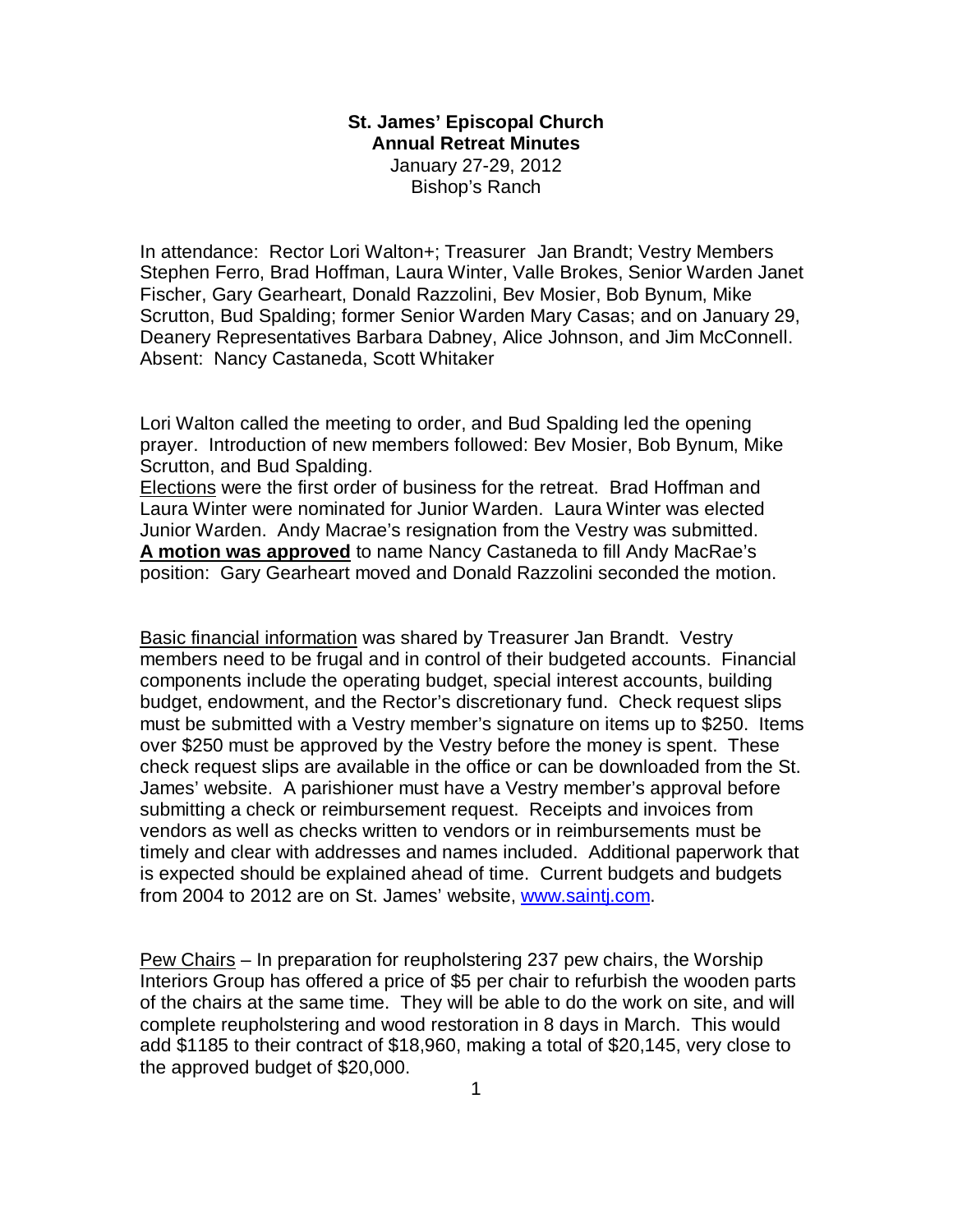**A motion was approved** to add \$1185 to the budget for Pew Chairs: Bev Mosier moved and Mike Scrutton seconded the motion.

Window Restoration: Hogan Art Glass will begin Monday, Jan. 30, with the restoration of stained glass windows in the Little Church. The first window scheduled is behind the altar, the one in most need of repair.

Voting Methods: Bev Mosier suggested and the Vestry agreed that St. James' should change its voting methods. Instead of voting with a voice vote, we will vote with a show of hands. This method accommodates people who are hearing impaired and those who have language problems.

New Administrator: Vestry members should be especially clear about the building location and time of meetings when scheduling calendar items as a courtesy to our new administrator, Brenda Iodence.

Structure of Vestry Meetings: On the second Thursday of the month, meetings begin at 6:30 pm with dinner supplied for everyone by a designated Vestry member. Food allergies are listed so that members can know what is not permissible. Meetings begin at 7. The person in charge of dinner is responsible for the opening prayer as well as leading Compline in the Little Church at the end of the meeting.

Mutual Ministry Review results were discussed. Julia McCray-Goldsmith and Michael Barlowe submitted their observations of contributions by lay and ordained leadership of St. James toward reaching the vision for ministry articulated in our search process. We have made positive progress toward reaching goals of expanding programs for children and youth, strengthening worship and music, and serving an aging congregation that needs pastoral care. Leadership needs to continue to be raised up in these programs.

Church Governance – Vestry members should read church by-laws. They were last revised in 2003. Cluster reports are due to the Vestry monthly, but the Vestry representative is not responsible for doing everything planned by the cluster. Others can help. An Episcopal Fact Sheet was given out. The Vestry has a dedicated email list: [stj-vestry@yahoogroups.com](mailto:stj-vestry@yahoogroups.com) . Vestry Day at the Diocese was recommended as worthwhile. Mailboxes in the office have been reassigned in alphabetical order.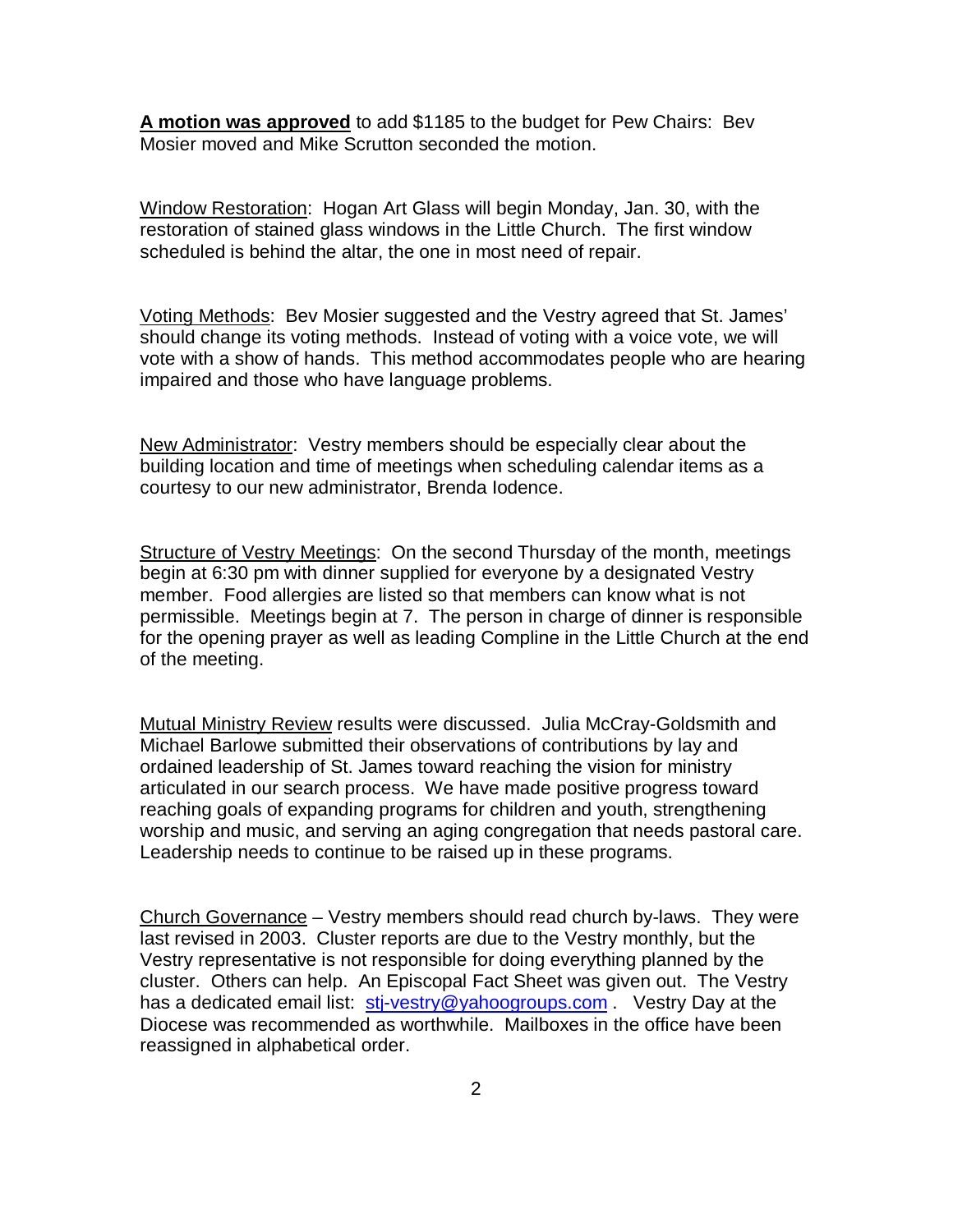2012 Vestry Cluster Assignments

Communications and Evangelism: Valle Brokes, Mike Scrutton Congregational Care & Social Ministries: Gary Gearheart, Bev Mosier Facilities: Brad Hoffman, Bud Spalding Faith Formation: Nancy Castaneda, Stephen Ferro Parish Life: Bob Bynum, Donald Razzolini Lead Team: Janet Fischer, Lynn Locher, Lori Walton, Laura Winter Deanery Representatives: Barbara Dabney, Alice Johnson, Jim McConnell, Scott Whitaker

Cluster Meetings and discussions were held from 2:30 to 3:30 pm. Teams worked on goal-setting, communication with partners, and reporting responsibilities. It was suggested that each person check e-mail once a day.

Evening session discussion centered on ways in which we can tell Christ is strong in our midst because we see Christ working through St. James:

work freely given in feeding families and singles at the Homeless Shelter – we see dianity.

in the Wednesday service we see a community of intentionality holding up the church in prayer

in Work Parties we see participation, inclusion, fellowship.

8 o'clock service – service a community of the ages, feel the ambiance of the Little Church

Sunday School students taking up offering – children seem happy, radiate energy, show a liturgical presence

Home Warming is a manifestation of Christ's helping, of social justice Healing Ministry we feel the presence of God

Bible Study highlights our intentionality, studies of sermons

Faith Formation at 9:15 we see happy participation, we are all teachers Breakfast camaraderie, friendship

How are we distracted from seeing or experiencing Christ's presence?

gossip and bitching, negativity

inward focus too strong

delicate balance goes wrong

locked in on "how we've always done it" instead of how to go forward not being aware when we speak that we may not all have the same views lack of awareness in general

assumption of world religious views – "everybody knows "

insider language

not wearing name tags – encourage nametag wearing

say name when making announcements

we can be materialistic – focusing on things, buildings, one job or project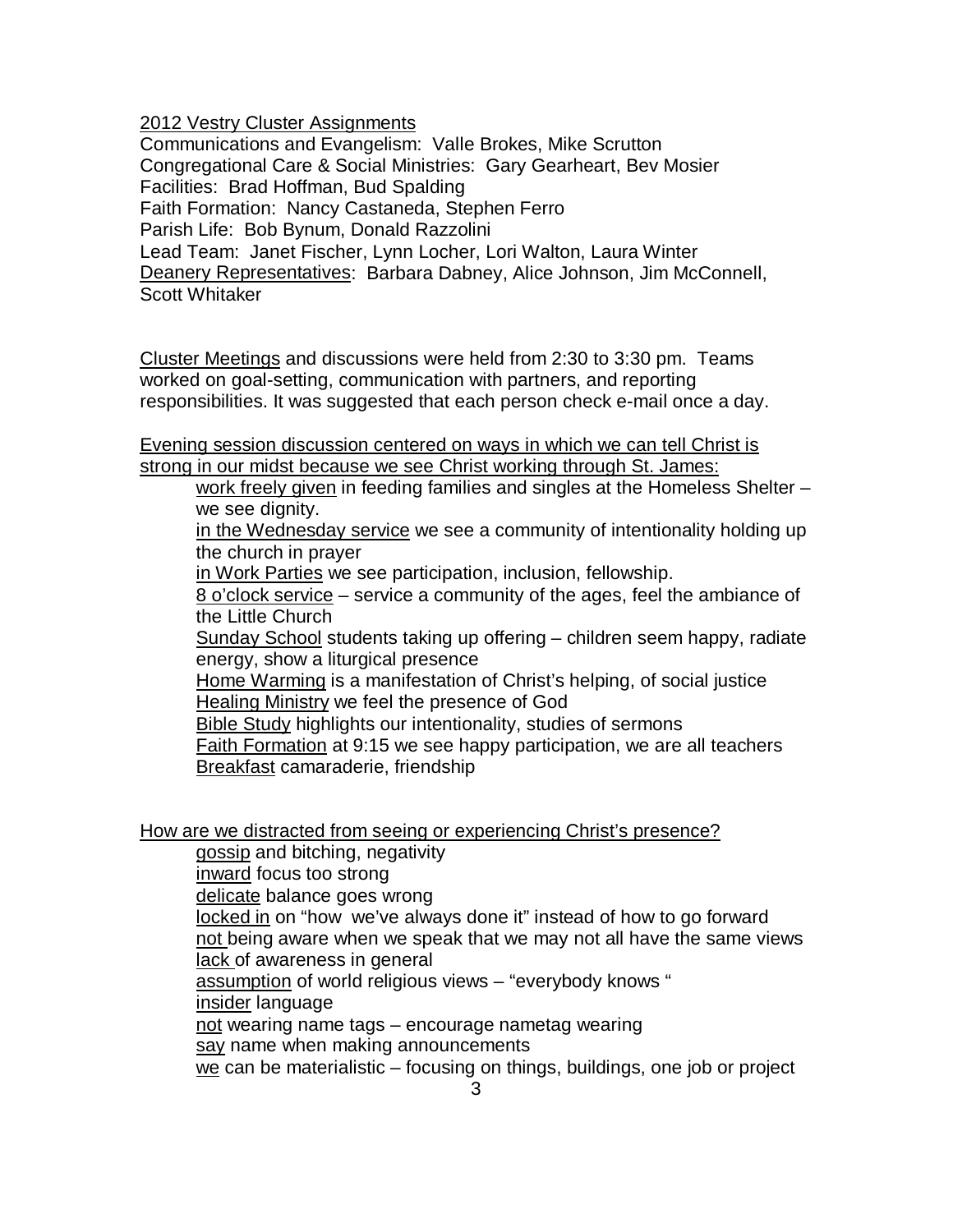### What can we do about distractions?

utilize the gifts we have listen and do not engage or counter arguments on hearing gossip, address concern and correct do not create triangle relationships -- suggest direct contact embrace past as past and look forward to our goals and the capacity and ability to build something for the future do our best and assume others are doing their best notice when others are uncomfortable – pay attention to speaker in talking to a new person – talk in different format or language learn how to integrate and welcome people

## Each Cluster shared goals.

Social Ministries: Gary and Bev

In congregational care, be more intentional and do needs assessment; create a team; if someone's in the hospital, bring food and help to families; develop deaf ministry with social outreach and congregational care; contact Fremont Oak Garden, School for Deaf, chaplaincy at Washington Hospital; work with Nets for Life (Scott Whitaker); study effectiveness of Rockawalkathon.

### Facilities: Bud and Brad

basic maintenance; assault plan for major projects such as patio, parking lot; help Scott Kennedy and Patty Lacy with Little Church restoration projects; develop a disaster evacuation plan; document safety training for insurance (OSHA) – this is required; make safety a priority

## Communication and Evangelism: Mike and Valle

Find out what is or isn't working in communication; efficient use of communication and hitting the right target; we may be welcoming but not anchoring; study steps from first visit to integration; where are groups; increase number through door and number who stay; develop cohesive messaging.

#### Parish Life: Donald and Bob

What's working or not working re: kitchen; inclusive parties including community; coffee hour can integrate healthy food; include ministries in hosting coffee hours

## Faith Formation: Stephen

Youth and visibility of youth group; service participation; encourage youth to read and usher to foster empowerment as guided by the youth group leaders; anchor families with children; advertise sport groups that don't schedule games on Sundays; help low stress/ low effort connections.